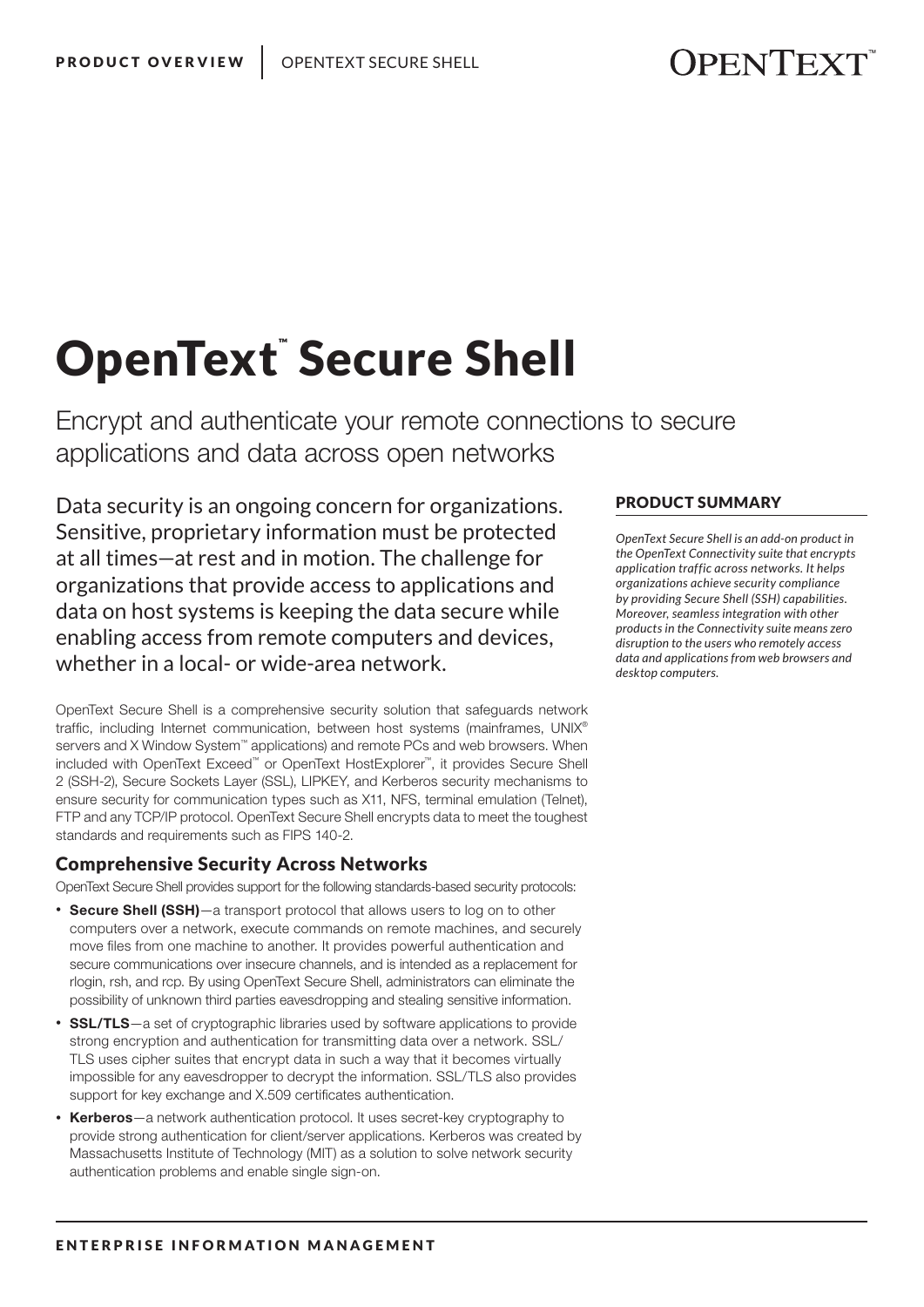## **JPENTEXT**

ready



*OpenText Secure Shell encrypts traffic across networks using a variety of security mechanisms.*

#### OpenText Connectivity Integrations

OpenText Secure Shell is fully and transparently integrated with other OpenText Connectivity products, such as:

- OpenText Exceed the leading X Window server for Windows® desktops
- OpenText NFS Client, the de facto NFS client for Windows PCs
- OpenText HostExplorer, the integrated traditional and web-tohost terminal emulation solution
- OpenText HostExplorer FTP, a Windows Explorer integrated FTP client

OpenText Secure Shell can also successfully provide Secure Shell and Kerberos services to third-party applications.

#### OpenText Connectivity Integrations

#### Certification

- Compatible with Windows 7 and 8
- FIPS 140-2 compliant
- *Citrix Ready*™

#### Supported Protocols

#### **Secure Shell 2 (SSH-2)**

- Secure terminal, SFTP, X11 forwarding, and generic port forwarding
- Authentication method: password, keyboard interactive, public/private key, Kerberos, X.509 certificates
- Support for SSH-Agent and passphrase caching
- Command-line SSH and SCP utility with third-party compatibility mode
- Graphic monitoring of Secure Shell activity
- Integrated SOCKS support with dynamic port forwarding
- Seamless integration with other OpenText Connectivity products
- "Black-Box" secure shell tunnels with no user interface
- Public/Private key and X.509 certificate creation wizard
- Auto-upload and multiple import/export format for public/ private keys

#### **SSL-LIPKEY**

- Support for Low Infrastructure Public Key (LIPKEY)
- SSL v2/3 and TLS 1.2 encryption
- Support for X.509 certificate
- SafeNet® iKey™ 2000 USB-based authentication token support
- Support for smart card authentication

#### **Kerberos**

- Support for Kerberos v4 & v5 (authentication and encryption)
- Integration with Microsoft Windows Kerberos ticket cache
- Advanced ticket management function
- Simplified configuration file creation